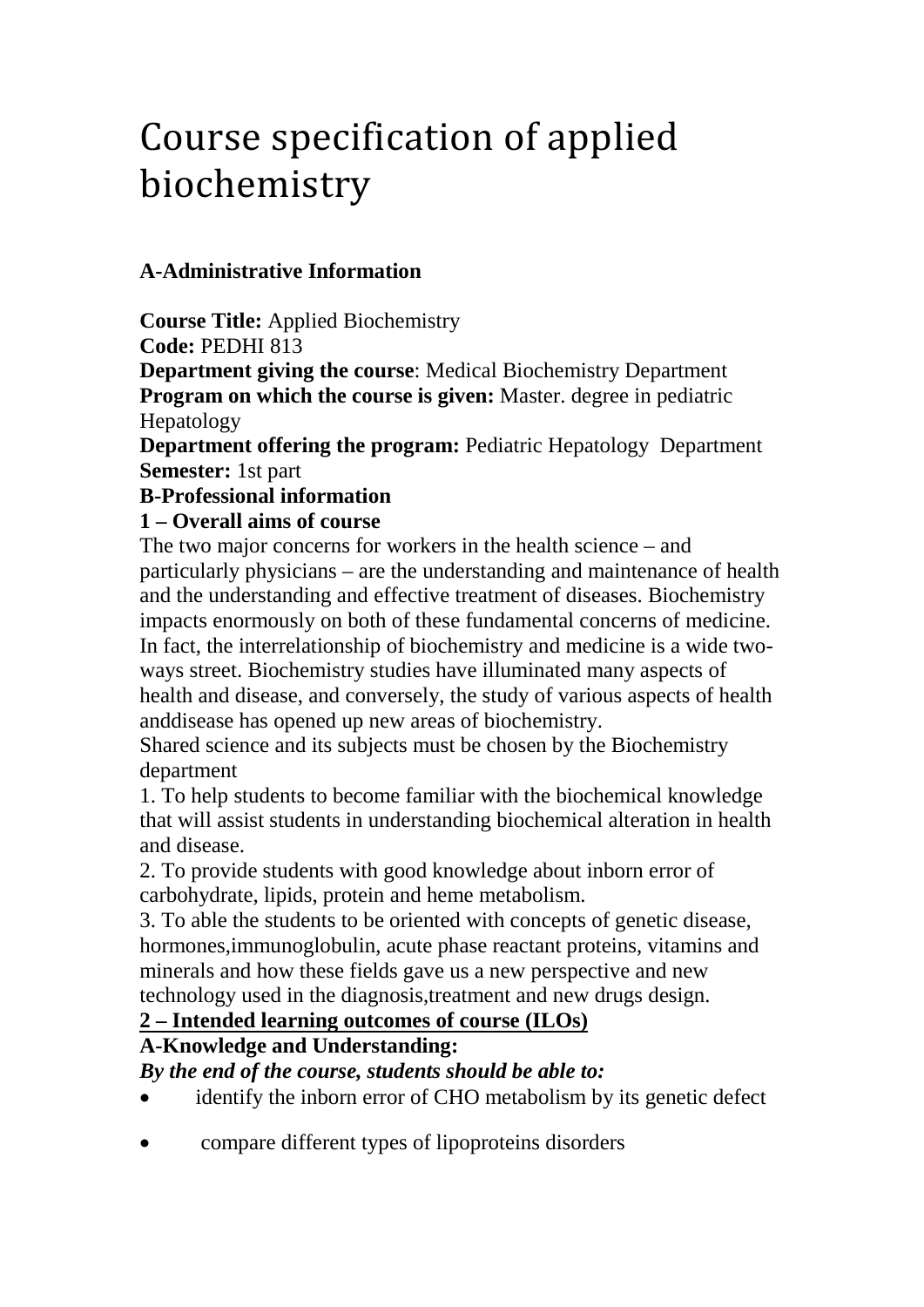- relate the metabolic disorders to its amino acid inborn errors ( melatonin andmelanin)
- Describe the biochemical basis of prophyria. **B. Intellectual skills:**

## **By** *the end of the course, students should be able to:*

b1 Apply the etiology of endocrine disturbance in a given case study report.

b2 Analyze the application of vitamins as antioxidants.

b3 Suggest the possible investigations needed for diagnosis of minerals deficiency..

b4 Point out the specific immunoglobulin related to different diseases.

# **C. Professional skills:**

## *By the end of the course, students should be able to:*

C1. Interpret signs, genetic and biochemical basis of xeroderma pigmentosum

C2. Point-out the application of acute phase reactant proteins in diagnosis.

## **D. General skills:**

1. Work effectively in a group in lab or during preparation of seminars.

2. Respect the role of staff and co-staff members regardless of degree or occupation

## **3-Contents**

| <b>Total</b> | <b>Practical</b> | lectures       | <b>Topic</b>                                                                            |
|--------------|------------------|----------------|-----------------------------------------------------------------------------------------|
| 3.5          | 1.5              | 2              | -Overview on<br><b>CHO</b><br>metabolism and its<br>inborn                              |
| 3.5          | 1.5              | $\overline{2}$ | error<br>-Overview on<br>lipid and<br>lipoprotein<br>metabolism and<br>its inborn error |
|              |                  |                | -Overview on<br>protein<br>metabolism and its                                           |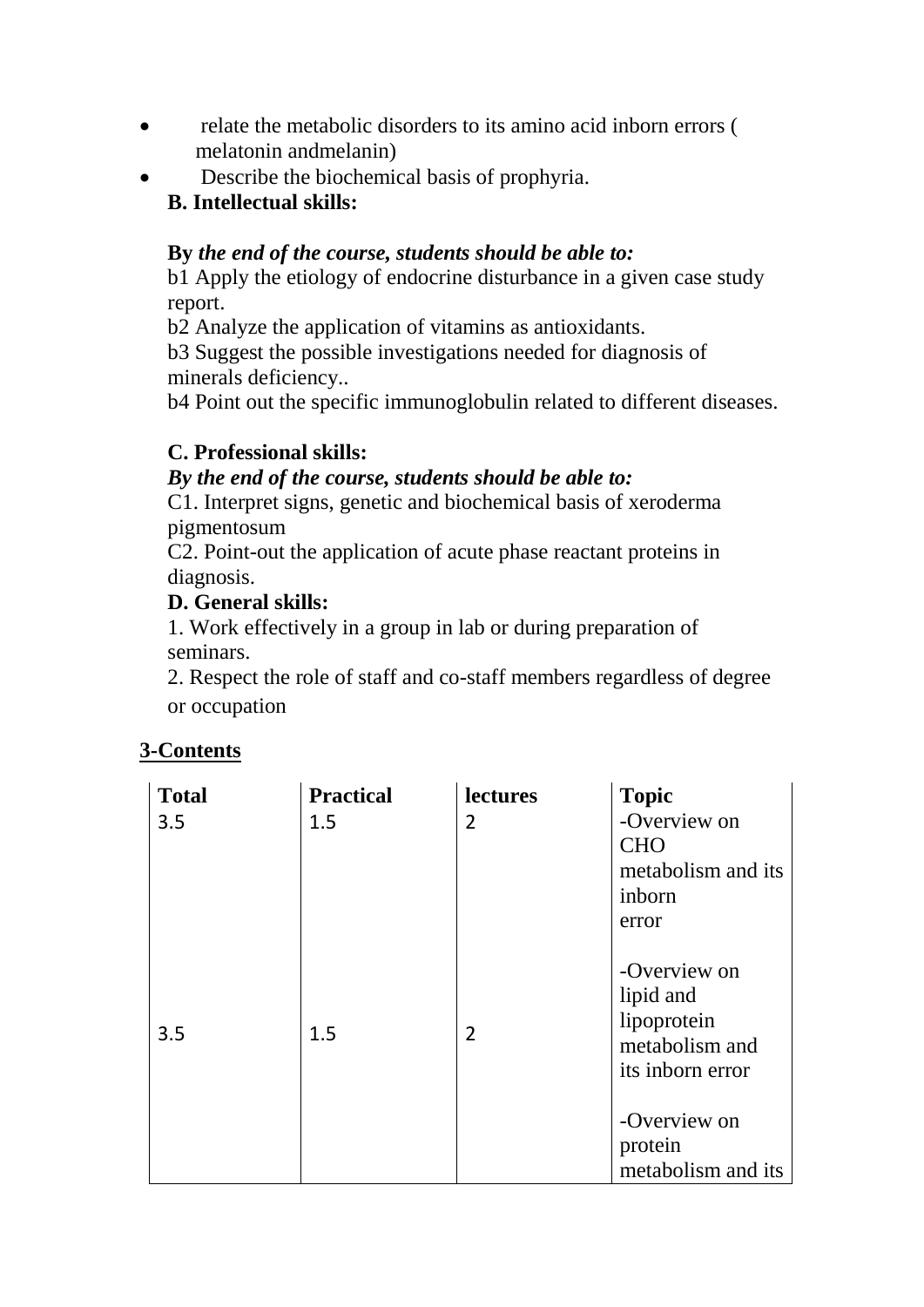| 3    | 1.5 | 1.5            | inborn<br>error                             |
|------|-----|----------------|---------------------------------------------|
|      |     |                | -Haem<br>metabolism and its<br>inborn error |
| 3.5  | 1.5 | $\overline{2}$ |                                             |
| 3.5  | 1.5 | $\overline{2}$ | Hormones                                    |
| 3.5  | 1.5 | $\overline{2}$ | -Vitamins                                   |
|      |     |                | -Minerals                                   |
| 3.5  | 1.5 | $\overline{2}$ | Immunoglobulins                             |
| 4.5  | 1.5 | 3              |                                             |
| 3.5  | 1.5 | $\overline{2}$ | xeroderma<br>pigmentosum<br>Acute phase     |
| 5.5  | 1.5 | $\overline{4}$ | reactant proteins                           |
| 37.5 | 15  | 22.5           | <b>Total</b>                                |

# **4-Teaching methods: (Lectures: 1 + Practcal: 1)**

## **5-Assessment methods:**

Written Examination for assessment of ILOs number A1-A4, B1-B4,C12. Oral examination for assessment of ILOs number: A1-A4, B1-B4,C1-2. Log book for activities for assessment of mainly practical & transferrable skills.

## **Assessment schedule:**

(written and oral exam with marks) **Percentage of each Assessment to the total mark:** Written exam: 50% Oral exam: 30%+ practical 20%

**6-List of references**